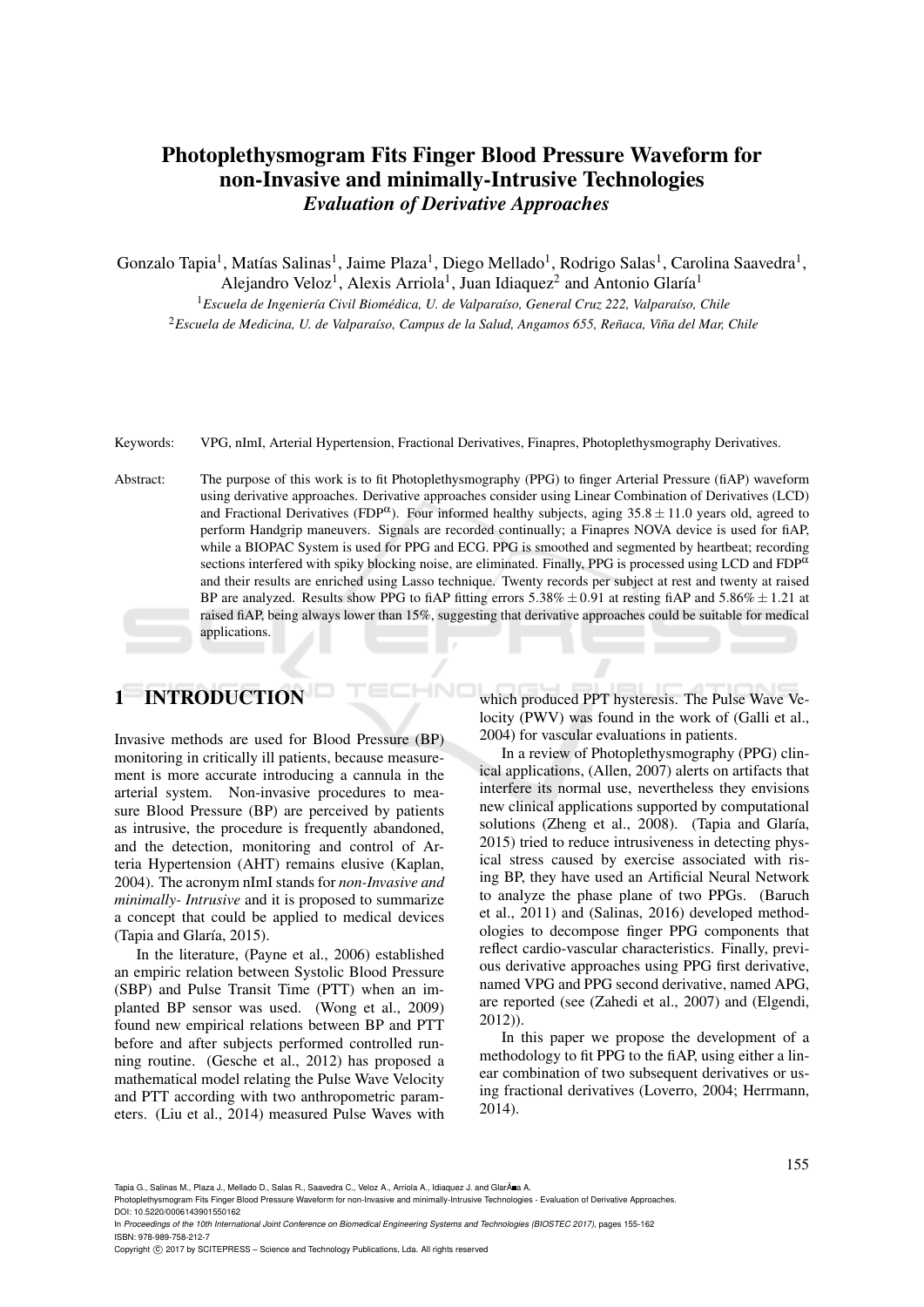### 2 MATERIALS AND METHODS

The required cardiovascular signal acquisition is performed in four healthy subjects (see Table 1), they were asked to answer a questionnaire, adapted from Arterial Hypertension Clinical Guide of the Chilean Ministry of Health. Twenty records per subject at rest (before Handgrip maneuver) and twenty at raised BP are analyzed (Handgrip maneuver).

Table 1: Characteristics of the subjects (S) participating in the essay. It shows their Age, Sex, Body Mass Index (BMI) and Level of Physical Activity (LPA)(Serón et al., 2010).

| <b>Subjects Characteristics</b> |      |            |      |          |  |  |
|---------------------------------|------|------------|------|----------|--|--|
| S                               | AGE  | <b>SEX</b> | BMI  | LPA      |  |  |
| 1                               | 26.2 | М          | 18.5 | Moderate |  |  |
| $\mathcal{D}_{\mathcal{L}}$     | 28.8 | M          | 22.7 | High     |  |  |
| 3                               | 49.6 | M          | 22.2 | High     |  |  |
|                                 | 39.6 | F          | 21.6 | Moderate |  |  |

### 2.1 Data Acquisition

Three non-invasive cardiovascular signals are recorded per subject at a rate of 200 Hz. For the non-deft hand, it was measured the Arterial Pressure waveform at the middle phalanx of the middle finger (fiAP) and the PPG at the tip of index finger. The electrocardiogram (ECG) is recorded in Einthoven Lead I. The fiAP signal is recorded continuously and non-invasively using the "volume-clamp" method developed by (Peňaz, 1973). This work is the base for (Finapres, 2015) and is currently implemented and improved in the Finapres new NOVA model.

Directly from fiAP, the finger Systolic (fiSYS), Diastolic (fiDIA) and Mean Arterial Pressure (fiMAP) together with Heart Rate (HR AP), and Inter-beat interval (IBI) are evaluated. After brachial oscillometric calibration, the Brachial Arterial Pressure waveform is reconstructed (reBAP) from fiAP, and brachial Systolic BP (reSYS) Diastolic BP (reDIA) and Mean BP (reMAP) are estimated from it. Oscillometric BP device Model BM 35s from Beurer is used to calibrate reSYS and reDIA. This calibration method may be inaccurate, however our proposal should also work if we use the sphygmomanometer or a cannula in a further clinical validation.

PPG and ECG are detected using a BIOPAC System configured with a MP-150 Unit and three Bionomadix Dual Biopotential Pairs. Two pairs are BN-PPGED which are connected to PPG sensors BN-PULSE-XCDR which is connected to ECG electrodes BN-EL30-Lead. PPG and ECG signals are in the bandwidths from DC to 10 Hz and from 0.3 to 35



Figure 1: Data acquisition set-up.

Hz, respectively. The MP-150 unit concentrates these signal together with selected NOVA waveforms and cardiovascular trends, which are transferred to a notebook via an Ethernet cable. BIOPAC System uses proprietary signal acquisition and processing Acq-Knowledge software which is installed in the notebook.

The data acquisition set-up is shown in Figure 1. The subject of the illustrated session has, in his left hand, a PPG BN-PULSE-XCDR sensor at the tip of the index finger, and the cuff to measure fiAP from NOVA device, at the middle phalanx of the main finger. In his wrist, he has the transmitter of the Bionomadix pair. Behind the transmitter, in his forearm, he has the Finapres actuator/sensor for the cuff.

The receivers of Bionomadix pairs are at the Biopac System. The central unit of Finapres NOVA device, on one hand, sends a selected set of cardiovascular signals to Biopac MP-150 Unit; on the other hand it sends pneumatic commands to the cuff and receives the fiAP sensor signals from the Finapres actuator/sensor. Below the photograph, in the left side, it is shown the negative image of Nova device display; and in the right side, it is the display produced by the software AcqKnowledge.

A clinical essay on this work consists on a volunteer that had to lie down and stay at rest during 10 minutes after connecting all the sensors, meanwhile the NOVA is calibrated with two consecutive BP measures with the oscillometric BP device. After the complete resting time, the subject must perform two Handgrip isometric maneuvers, where he/she must press a device in a sustained manner during a standardized time (Chatterjee, 1999). The maneu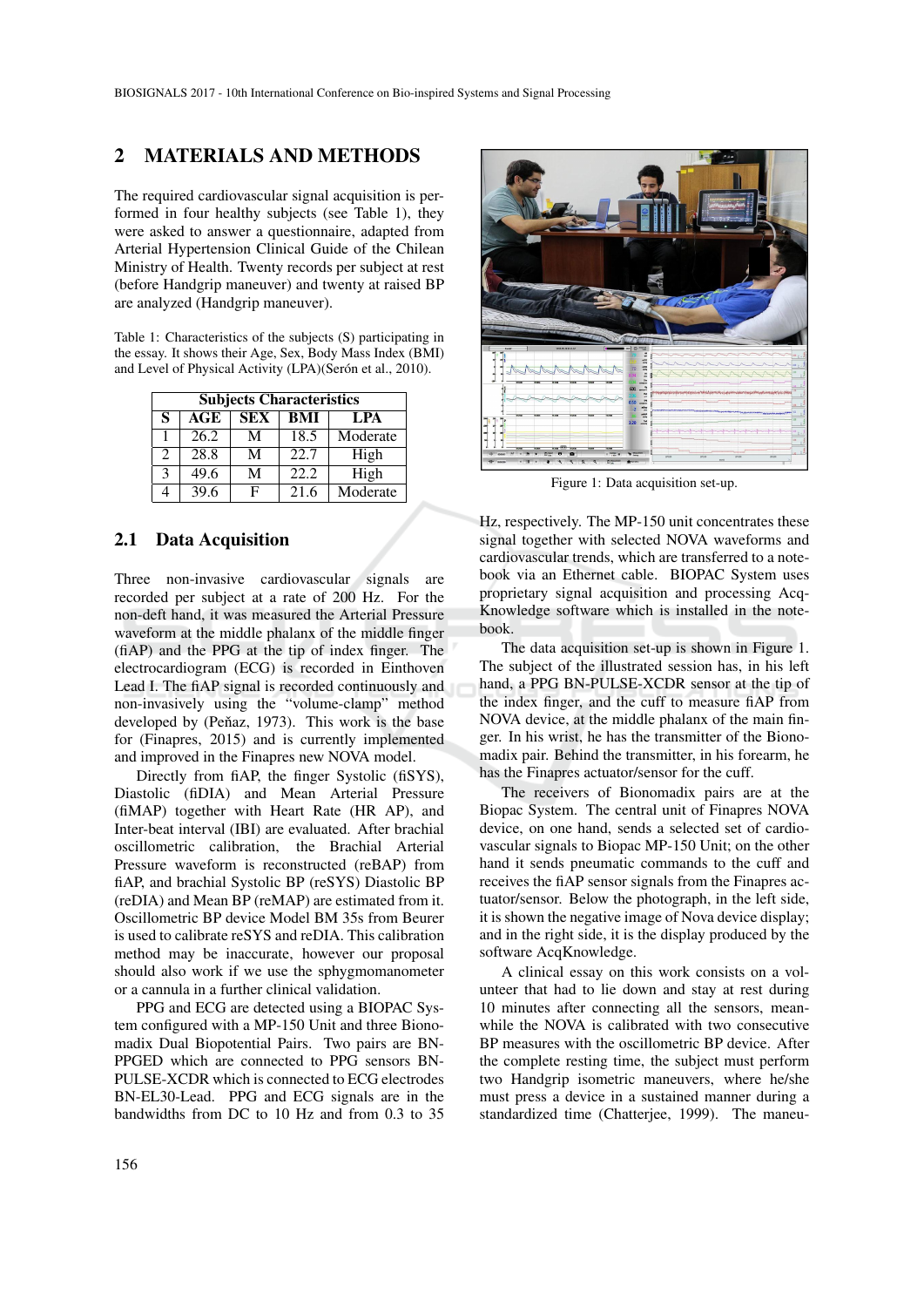ver is used to induce a controlled rise of the blood pressure. Both maneuvers are separated by a ten minute resting period. During the maneuver, the subject grips steadily, with his deft hand, a cuff during three minutes; the pressing is performed with one third of subjects maximal strength. Once the Handgrip is finished, the volunteer had to stay at rest during, at least, three additional minutes, and the second Handgrip, the essay is over. Essays were conducted at the School of Biomedical Engineering (EICB), Faculty of Engineering, Universidad de Valparaíso (Chile). The data set is available in Physionet Works https://physionet.org/ as a part of the project called *"Non invasive and minimally intrusive blood pressure estimates*.

## 2.2 PPG Signal Processing

Because PPG is sensitive to thermal changes, movements or respiration (Allen, 2007), and due to quantization errors, the raw PPG is processed with two FIR filters. Later, PPG first derivative, known as VPG, and second derivative, known as the APG, are evaluated using Five Point Stencils (FPS) algorithms. Then PPG is segmented by heartbeat. Finally and the PPG is processed to extract sections interfered with spiky blocking.

### 2.2.1 Pre-processing of the PPG

The derivative approaches used in this paper requires differentiating PPG once or twice. Considering that derivatives are increasingly sensitive to quantization noise as the differentiation order increases, two offline cascade preprocessing are used. First, symmetric Finite Impulse Response (FIR) filters, with Transition Bands order 19 and 399 are applied to the PPG. Low order FIR smooths the PPG by decreasing energy in quantization error frequency band. High order FIR stabilizes the DC component of the PPG.

Figure 2 illustrates the effects of smoothing the PPG and getting its baseline, differentiating the smoothed PPG using, both conventional L'Hôpital rule and Five Point Stencil (FPS) algorithm, getting VPG estimation, and differentiate the FPS processed VPG using, both conventional L'Hopital rule and FPS ˆ algorithm, getting the APG and its baseline. The sensitivity of L'Hôpital rule to quantification error can be observed.

In the figure, the first three black signals are associated with the PPG; from top to bottom, the raw PPG, the smoothed PPG and its baseline. Next three red signals are the scaled, VPG\*0.15 evaluated using both, the L'Hôpital rule,  $VPG*0.025$ , and the FPS algorithm and VPG baseline. Finally, the next three blue signals are the scaled APG\*.001 using L'Hôpital rule, and FPS, APG\*0.002, and its APG baseline. The illustrated signals are from a subject recorded during minute 3.07 to 3.23 of a Handgrip maneuver. PPG is FIR Low Pass filtered at 10.5 Hz and FIR High Pass Filtered at 0.25 Hz.



Figure 2: It is shown, from top to bottom. Black Traces: PPG raw, smoothed and PPG Baseline. Red Traces: VPG\*0.15 (L'Hôpital rule), VPG\*0.25 (FPS) and VPG Baseline. Blue Traces: APG\*0.001 (L'Hôpital rule), APG\*0.002 (FPS) and APG Baseline. Subject VE01. Recording between minutes 3.07 and 3.23. FIR: Low pass filter at 10.5 Hz; High pass filter at 0.25 Hz.

#### 2.2.2 PPG Signal Segmentation TIONS

In order to obtain fiAP and PPG during each heartbeat, the continuous records must be segmented. A modified Pan-Tompkins (PTA) algorithm (Pan and Tompkins, 1985) is used to detect ECG R wave to segment PPG in the cardiac cycle, which is the unit of study in this work. PTA processing begins with a Band-Bass Filter, formed by a cascade of a lowpass filter (LPF), which attenuates high frequencies noises, and a High-Pass Filter (HPF), which attenuates the ECG waves P and T. The filtered signal is then derived to sharp the QRS waves with pronounced slopes. In this stage, PTA is modified, introducing Continuous Wavelet Transform (CWT) using a Mexican- Hat wavelet to detect R waves.

A threshold function is used to detect QRS complexes. For this reason the ECG is separated in 10 seconds windows to eliminate large amplitude artifacts over the whole signal. CWT is applied using a scale of 3, that is fixed during the process after an exploratory analysis finding QRS complexes. From the coefficients obtained on the 10 seconds windows, the one that have the higher amplitude is chosen to establish a searching threshold for the rest of the win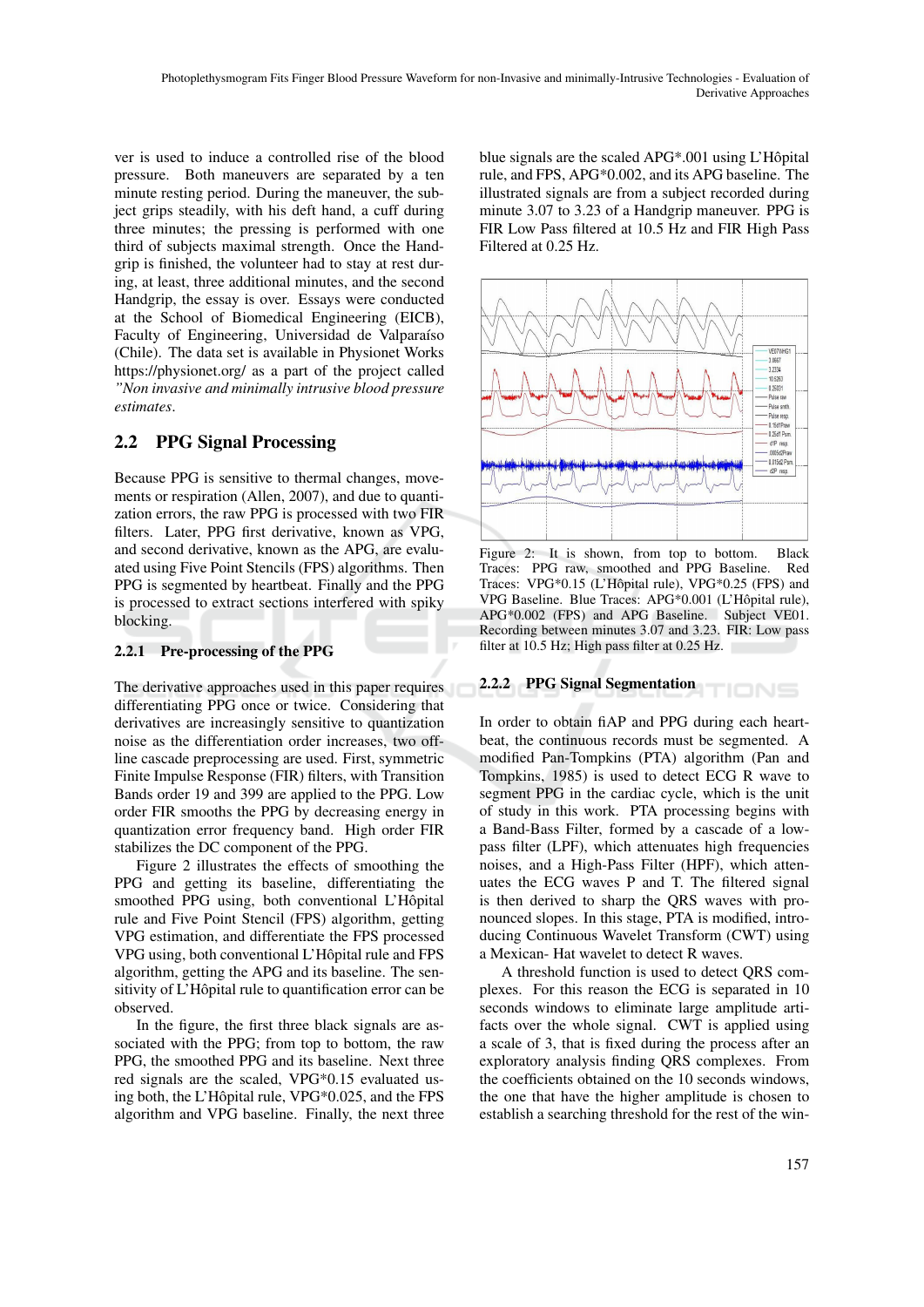dow. Threshold is established at the 30% of this maximum amplitude. Furthermore, a refractory time of 0.3 seconds is established (Guyton and Hall, 2011), representing the minimal period before the next QRS complex.

After R wave detection, a searching for possible missing waves is made differentiating twice the time interval from two consecutive complexes. After the detection of windows with missing R waves, a new threshold is calculated from the two QRS complexes that contain this window. The searching process is repeated until the missing R is founded, or a number of iterations is completed.

Finally, to compensate for the phase change with respect to the original ECG that the filtering process produces, a searching of a local maximum on the original signal is made to 20 ms rearwards from the positions already founded. This local maximum corresponds to the R wave on the original ECG signal.

#### 2.2.3 Noisy PPG Extraction

While PPG is transmitted from sensor module to Biopac system, spiky communication interruption occurs and the signal is blocked. An algorithm is implemented to detect and remove the PPG segments interfered by blocking noise. The unaffected segments are isolated and saved. Furthermore, it is considered that unaffected PPG sections with less than ten segments are useless, the reasons are given below.

The local minimum of PPG wave within the 500 ms after an R wave is considered as the PPG wave beginning. To improve PPG wave discrimination from interruption artifacts, the first derivative of the segmented PPG named the VPG- is calculated using FPS algorithm. Maximum VPG is normally near the first third of cardiac cycle, while interruption artifact is not synchronized, happening at any instant within the segment.

To detect artifacts in the first third of the heartbeat, a Mexican Hat Wavelet Transform is used at scale of 15 which correlates better with artifacts than with VPG. Nevertheless, higher correlation is at artifacts minimum values, while VPG higher correlation is at its maximum values. The interruption artifacts are well detected when both parts of the algorithm are combined.

### 2.3 Derivative Approaches

VPG and APG have been extensively used in PPG analysis. See for example (Zahedi et al., 2007), where the effect of aging on its velocity rising edge is studied, and (Elgendi, 2012) proposes standardizing PPG terminology.



Figure 3: Temporal diagram of fiAP, PPG, VPG and APG.

During a private visit to Paul Bourgine in Paris, last February, and while talking about complex adaptive systems and large interactive networks, conversation suddently switched towards the textbook on Fractional Calculus (Herrmann, 2014). By that time, fruitless initial efforts, trying to fit PPG with fiAP, were tested in Valparaíso. Both events triggered the idea that Fractional Derivatives (FD) would deserve a chance. During last June, Matías Salinas got surprising preliminary results, in Valparaíso, using Fractional Derivative (FD) to fit PPG to fiAP. In addition, while, trying to find an intuitive meaning of FD, Gonzalo Tapia tested with a Linear Combination of the PPG with its first Derivative (LCD). Results of fitting PPG to fiAP with LCD were again as surprising as those of Matías, although it is clearer that FD is not equivalent to LCD. The results obtained by Matías and Gonzalo are at the center of this paper.

A non explicit hypothesis, can now be formulated after these results, it could be phrased: "*the blood flow through the digital artery of the index finger can be modeled using both derivative approaches*.

Subsequently, LCD and FD are enriched using Lasso method for linear regression that combines multiple values of parameter  $\alpha$ , either LCD and FD. The Lasso technique (Tibshirani, 1996), which consists in a penalized least squares method imposing a  $L_1$  penalty on the regression coefficients. Let  $(x_i, y_i)$ ,  $i = 1, 2, ..., N$  be some data, where  $x_i = (x_{i1}, ..., x_{ip})^T$ are the predictor variables and  $y_i$  are the responses. As in the usual regression set-up, it is assumed either that the observations are independent or that the  $y_i$  are conditionally independent given the  $x_i$ <sup>*j*</sup>. It is assumed that the  $x_{ij}$  are standardized so that:  $\sum_{i} \frac{x_{ij}}{N}$  $\frac{\partial u_j}{\partial N} = 0$  and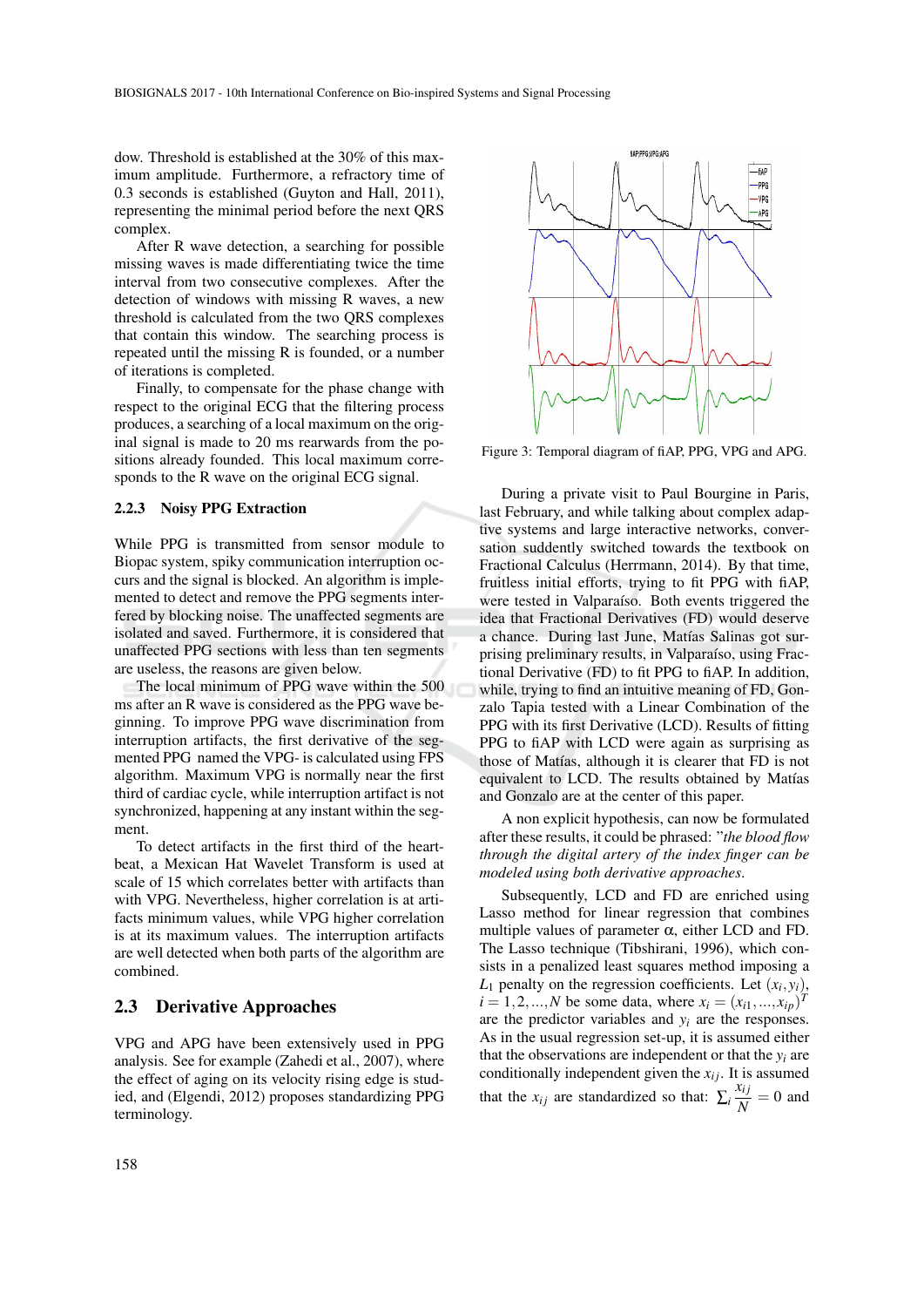∑*i*  $x_{ij}^2$  $\hat{N}_{\lambda}^{ij} = 1$ . Let  $\hat{\beta} = (\hat{\beta_1}, ..., \hat{\beta_p})^T$ , then the parameters  $(\hat{\beta}_0, \hat{\beta})$  are obtained with the Lasso technique :

$$
(\hat{\beta}_0, \hat{\beta}) = argmin(\sum_{i=1}^N (y_i - \beta_0 - \sum_j \beta_j x_{ij})^2 + \lambda \sum_j |\beta_j|)
$$

where  $N$  is the number of observations,  $y_i$  is the response at observation *i*, *x<sup>i</sup>* is data at observation *i* and  $\lambda$  is a positive regularization parameter. The parameters  $β_0$  and  $β$  are scalar parameter. As  $λ$  increases, the number of nonzero components of β decreases.

#### 2.3.1 Linear Combination of Derivatives

For a first approach, let  $LCD^{(i)}$ , be define as:

$$
LCD^{(i)} = (1 - \alpha)PPG^{(i)} + \alpha PPG^{(i+1)} \qquad (1)
$$

where  $PPG^{(k)}$  is the  $k^{th}$  order temporal derivative of the PPG, and  $\alpha$  is a single parameter to fit PPG to fiBP. Notice that, if  $LCD=LCD^{(0)}$ , given (1), then:

$$
LCD = (1 - \alpha)PPG + \alpha VPG \tag{2}
$$



Figure 4: LCD PPG to fiAP before Handgrip maneuver.

#### 2.3.2 Fractional Derivatives

For the second approach, Fractional Derivatives is used. The  $\alpha^{th}$  FD of PPG (FDP<sup> $\alpha$ </sup>) is given by:

$$
FDP^{\alpha} = \frac{dPPG^{\alpha}}{dt^{\alpha}} \tag{3}
$$

According to (Loverro, 2004), if  $f(t) = PPG$  and  $f^{\alpha}(t)=FDP^{\alpha}dt^{\alpha}$ , then :

$$
f^{\alpha} = \lim_{h \to 0} \frac{1}{h^n} \sum_{m=0}^{\frac{t-a}{h}} \frac{(-1)^m \Gamma(\infty + 1)}{m! \Gamma(\infty - m + 1)} f(x - mh)
$$
 (4)

In FD, two possible criteria are given to evaluate the derivative of a constant; Riemann-Liouville and Caputo criterium. It is decided to use the first criteria because of "physiological plausibility" (Glaría et al., 2010). In such a case,  $\alpha^{th}$  FD of DC component of PPG, DCP $\alpha$ , is given by

$$
DCP^{\alpha} = \frac{d^{\alpha}}{dt^{\alpha}}t^0 = \frac{1}{\Gamma(1-\alpha)}t^{-\alpha}
$$
 (5)



Figure 5: FD PPG to fiAP before Handgrip maneuver.

## 3 RESULTS

Table 2 shows the mean of fiSYS and fiDIA measured in the fiAP on each subject, at resting fiAP and at raised fiAP. There is a consistent increase in the average over the four cases, and in rest and raised fiAP; fiSYS raised, 32.5±5.9 mmHg and fiDIA raised,  $26\pm3.1$  mmHg.

Table 2: Mean fiSYS and fiDIA from fiAP before and at the end of Handgrip maneuver.

| S |       | <b>RESTING fiAP</b> | <b>RAISED fiAP</b> |       |  |
|---|-------|---------------------|--------------------|-------|--|
|   | fisys | fiDIA               | fisys              | fiDIA |  |
|   | 122   | 82                  | 162                | 109   |  |
| 2 | 109   | 59                  | 143                | 89    |  |
| 3 | 127   | 73                  | 153                | 96    |  |
|   | 104   |                     | 134                | 88    |  |

Table 3 is a summary for each subject comparing Root Mean Square Distance (RMSD) and the Relative Distance (R DIST) between raw PPG and fiAP.

The average over the four subjects of RMSD is  $26.8\pm7.6$  mmHg and of R DIST is  $30\pm8.4\%$ . On the contrary, at raised fiAP, the average of RMSD is  $31.6\pm5.6$  mmHg and the R DIST is  $27.1\pm5.7\%$ .

Table 4 shows the mean and standard deviation of optimal α values from the twenty resting fiAP and the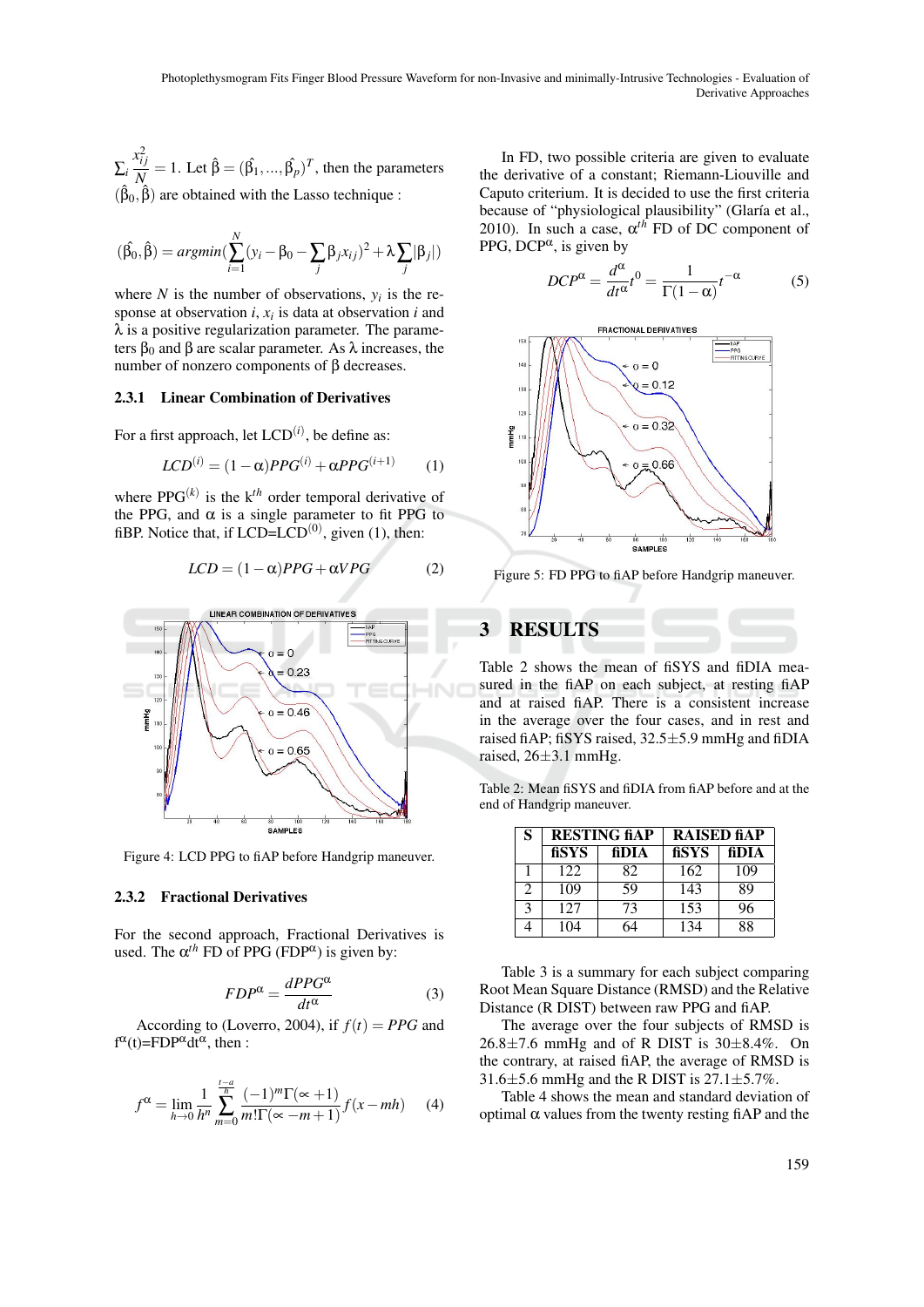| <b>PPG EVALUATION</b> |                     |               |                    |               |  |  |  |
|-----------------------|---------------------|---------------|--------------------|---------------|--|--|--|
|                       | <b>RESTING fiAP</b> |               | <b>RAISED fiAP</b> |               |  |  |  |
| S                     | <b>RMSD</b>         | <b>R DIST</b> | <b>RMSD</b>        | <b>R DIST</b> |  |  |  |
|                       |                     | $(\%)$        |                    | $(\%)$        |  |  |  |
|                       | 18.6                | 18.8          | 27.3               | 21.1          |  |  |  |
| 2                     | 34.3                | 37.5          | 36.1               | 39.1          |  |  |  |
| $\mathbf{R}$          | 32.3                | 35.6          | 36.9               | 34.2          |  |  |  |
|                       | 22.3                | 28.2          | 26.1               | 24.0          |  |  |  |

Table 3: Fitting distances: from raw PPG to fiAP waveforms before and at the end of Handgrip.

twenty raised fiAP, in the four subjects, using both LCD and FD. The average of  $\alpha$  over four subjects, for both at resting fiAP, LCD is 0.74 and for FD is 0.73. In raised fiAP for LCD is 0.70 and for FD it is 0.76, suggesting that VPG clearly outweighs the PPG when fitting PPG to fiAP.

Table 5 summarize, for each subject, the Root Mean Square Error (RMSE) and the relative error (R ERR) between LCD, FD, LCD + Lasso and FD + Lasso processing with PPG. At resting fiAP, RMSE average over the four subjects, for LCD is 5.2 mmHg and R ERR is 5.4%; for FD is 6.0 mmHg and R ERR is  $6.0\%$ ; for LCD + Lasso is 5.7 mmHg and R ERR is 6.1%; and, finally, for FD + Lasso is 3.9 mmHg and R ERR is 4,1%. At raised fiAP, RMSE average, over the four subjects, for LCD is 7.6 mmHg and R ERR is 6.0%; for FD is 8.3 mmHg and R ERR is 6.4%; for LCD + Lasso is 8.4 mmHg and R ERR is 6.9%; and, finally, for FD + Lasso is 5.2 mmHg and R ERR is

Table 4: Comparison of the mean of  $\alpha$  and its standard deviation on each subject estimated with the two methods on 20 waves before and 20 waves at the end of Handgrip.

| α EVALUATION                |                     |                 |                    |                 |  |  |  |
|-----------------------------|---------------------|-----------------|--------------------|-----------------|--|--|--|
|                             | <b>RESTING fiAP</b> |                 | <b>RAISED fiAP</b> |                 |  |  |  |
| S                           | <b>LCD</b>          | FD              | <b>LCD</b>         | FD              |  |  |  |
|                             | $.71 \pm .14$       | $.74 + .04$     | $.53 \pm .07$      | $.67{\pm}0.06$  |  |  |  |
| $\mathcal{D}_{\mathcal{L}}$ | $.72 {\pm} .06$     | $.62{\pm}.07$   | $.74 \pm .04$      | $.72 {\pm} .09$ |  |  |  |
| $\mathcal{R}$               | $.80{\pm}08$        | $.84 {\pm} .09$ | $.81 {\pm} .09$    | $.90{\pm}0.06$  |  |  |  |
|                             | $.71 \pm .04$       | $.71 {\pm} .08$ | $.72 + .03$        | $.73 + .05$     |  |  |  |

4,1%.

Figure 6 illustrates a comparison between the two derivative approaches, with and without Lasso, in each subject at resting fiAP.

Figure 7 shows a comparison of fitting errors relative to the initial raw PPG to fiAP distance (Blue bars), when using LCD (red bars), without and with Lasso, and FD (green bars), without and with Lasso. Errors are Evaluated using average of Relative errors plus or minus the standard deviation. It can be appreciate that the FD with Lasso outperforms with statistical significance the other models and reduce the distance between the raw PPG and fiAP from approximately 30% to 5%.

Finally, we have extended the results for a total of 15 subjects with 250 heartbeats for each subject. Due to the limit space available, we summarize the results in the total adjusting error of  $5.7\% \pm 1.8$ . Moreover the  $\alpha$  is subject dependent and the value obtained was



Figure 6: Four subjects, single heartbeat, before Handgrip; fitting PPG to fiAP. Top row, left to right: subject 1 fit using LCD and FD; subject 2 fit using LCD and FD. Bottom row, left to right: subject 3 fit using LCD and FD; subject 4 fit using LCD and FD. Color codes: fiAP (Black), PPG (Blue), Derivative approaches (Red), and Derivative approaches with Lasso (Green).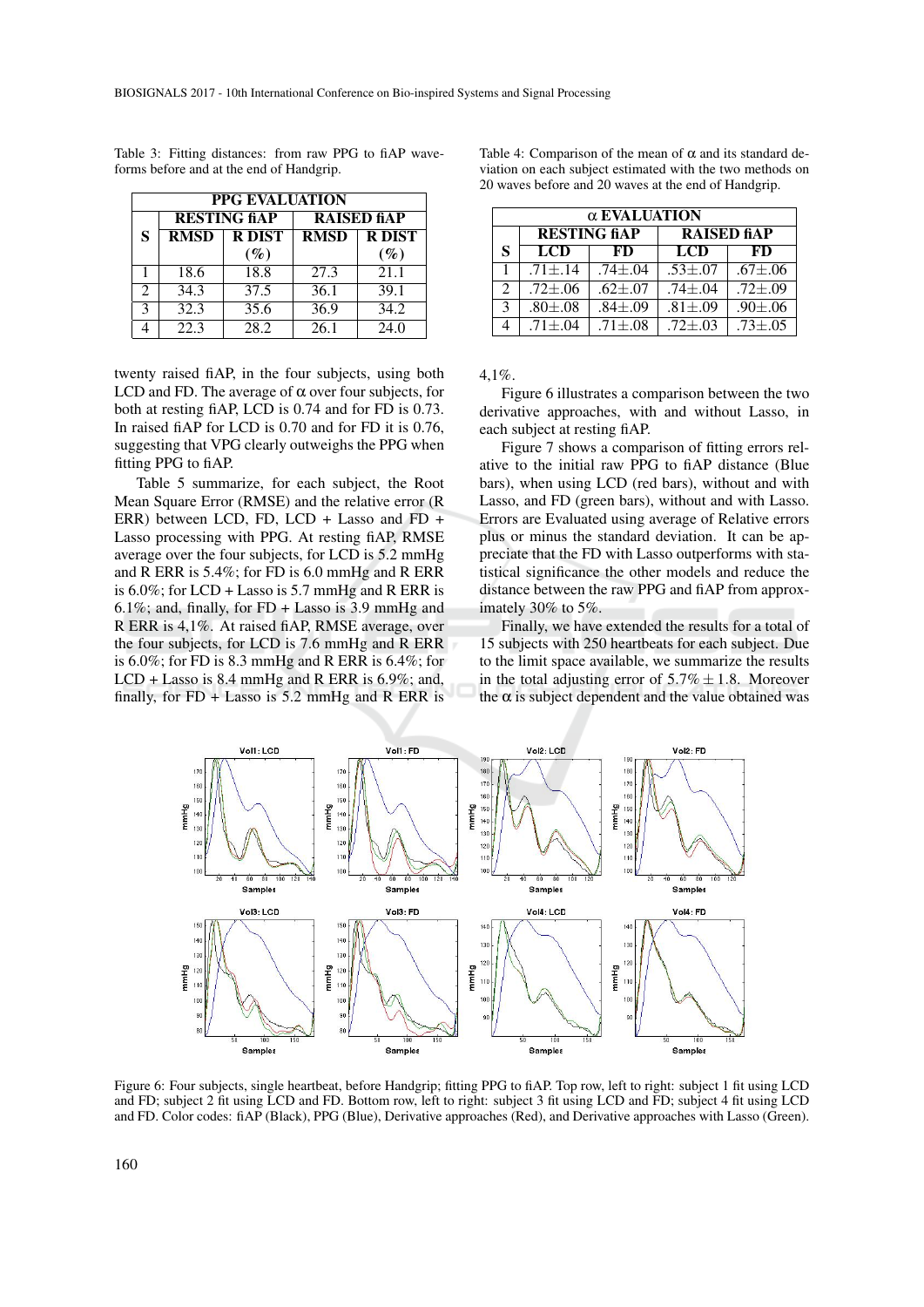| <b>FITTING ERRORS: RESTING fiAP</b> |                                    |               |                |               |               |                |               |               |
|-------------------------------------|------------------------------------|---------------|----------------|---------------|---------------|----------------|---------------|---------------|
|                                     | <b>LCD</b>                         |               | FD             |               | $LCD + Lasso$ |                | $FD + Lasso$  |               |
| S                                   | <b>RMSE</b>                        | <b>RERR</b>   | <b>RMSE</b>    | <b>RERR</b>   | <b>RMSE</b>   | <b>RERR</b>    | <b>RMSE</b>   | <b>RERR</b>   |
|                                     |                                    | $(\%)$        |                | $(\%)$        |               | $(\%)$         |               | $(\%)$        |
| 1                                   | $6.3 \pm 1.4$                      | $6.8 \pm 1.7$ | $5.2 \pm 0.5$  | $5.4 \pm 0.5$ | $7.5 \pm 1.7$ | $8.2 \pm 1.9$  | $3.5 \pm 0.5$ | $3.7 \pm 0.6$ |
| 2                                   | $3.5 \pm 0.8$                      | $3.7 \pm 0.8$ | $5.9 \pm 1.2$  | $5.4 + 1.0$   | $3.7 + 1.1$   | $4.0 + 1.2$    | $3.5 \pm 0.7$ | $3.7 \pm 0.6$ |
| 3                                   | $9.1 \pm 0.8$                      | $8.5 \pm 1.2$ | $10.1 \pm 0.7$ | $9.9 \pm 0.9$ | $9.5 \pm 0.9$ | $9.3 \pm 1.2$  | $6.7 \pm 2.2$ | $6.5 \pm 2.0$ |
| $\overline{4}$                      | $1.9 \pm 0.8$                      | $2.4 \pm 1.0$ | $2.8 \pm 0.7$  | $3.3 \pm 0.8$ | $2.0 \pm 0.8$ | $2.7 \pm 1.1$  | $2.0 \pm 0.5$ | $2.5 \pm 0.6$ |
|                                     | <b>FITTING ERRORS: RAISED fiAP</b> |               |                |               |               |                |               |               |
|                                     | <b>LCD</b>                         |               | FD             |               | $LCD + Lasso$ |                | $FD + Lasso$  |               |
| Sub                                 | <b>RMSE</b>                        | <b>RERR</b>   | <b>RMSE</b>    | <b>RERR</b>   | <b>RMSE</b>   | <b>RERR</b>    | <b>RMSE</b>   | <b>RERR</b>   |
|                                     |                                    | $(\%)$        |                | $(\%)$        |               | $(\%)$         |               | $(\%)$        |
| 1                                   | $10.5 + 4.0$                       | $8.6 \pm 3.4$ | $9.3 + 1.0$    | $7.0 \pm 0.9$ | $12.9 + 5.4$  | $11.1 \pm 4.8$ | $5.0 \pm 0.5$ | $3.8 \pm 0.5$ |
| $\mathfrak{D}$                      | $6.2 + 1.1$                        | $4.6 \pm 0.7$ | $8.1 + 1.1$    | $5.7 + 0.9$   | $6.4 + 1.2$   | $4.8 \pm 0.8$  | $4.9 + 0.7$   | $3.6 \pm 0.5$ |
| 3                                   | $9.8 + 2.1$                        | $7.6 \pm 1.8$ | $10.9 \pm 1.6$ | $8.6 \pm 1.3$ | $10.1 + 2.2$  | $8.0 + 2.0$    | $7.7 + 1.9$   | $6.2 \pm 1.5$ |
| $\overline{4}$                      | $3.7 \pm 0.5$                      | $3.1 \pm 0.4$ | $5.0 \pm 1.5$  | $4.4 + 1.3$   | $4.2 \pm 0.7$ | $3.7 \pm 0.6$  | $3.1 \pm 0.8$ | $2.9 \pm 0.8$ |

Table 5: Fitting errors. Top: at resting fiAP and Bottom: at Raised fiAP. From left to right: LCD fitting, FD fitting, LCD + Lasso Fitting and FD + Lasso Fitting.



Figure 7: Relative Distances between raw PPG (Blue); LCD / LCD + Lasso (Red); and FD / FD + Lasso (Green) with the fiAP waveform.

 $0.73 \pm 0.1$ .

# 4 CONCLUSIONS

The analysis of the results, considering that the total average fitting error is 5.7% for 15 subjects, allows to conclude that it is possible to reconstruct fiAP waveforms from the PPG using LCD and  $FDP^{\alpha}$  approaches. Due to the high variability of the fitting errors per subject at resting and raised fiAP, these results suggest that the method should be customized for each subject.

Although not shown, the worst fitting error is 15%. In all cases, the fitted waveform keeps the pattern. This result suggests that derivative approaches could be suitable for medical applications. However further work must be done in order to be used for estimation purposes. On the other hand, the Fitting precision on each subject has relative low variability because it is performed in every segmented PPG wave.

When the total average of mean fitting errors, over the four subjects is ordered by performance, at rest and raised fiAP, results are, for FD + Lasso processing, 4.1 and 4.2%, for LCD processing, 5.4 and 6.0%, for FD, 6.0 and 6.4% and for LCD + Lasso, 6.1 and 6.9%. In addition, the Variation Coefficient, at rest and raised fiAP results are, for FD 15.3% and 18.3%, for LCD 25.6% and 23.4%, for LCD + Lasso, 26.7% and 24.3% and FD + Lasso 24.8% and 19.7%. Fitting PPG to fiAP at rest is always more precise (error = 5.38% $\pm$ 0.91) than during raised fiAP (5.86% $\pm$ 1.21)

Finally, it should be noted that although FD algorithm requires much more complex algorithms than LCD, both approaches produce similar results. However, it is surprising that results obtained using LCD are better than those obtained with LCD + Lasso. A possible explication would be that LCD + Lasso could be penalizing twice the weights.

# COMPLIANCE WITH ETHICAL REQUIREMENTS

The authors declare that they have no conflict of interest. In addition, Informed Consents were obtained and discussed with the subjects for the acquisition of fiAP, PPG and ECG from 2015 up to date. Clinical Essays have been approved by the Universidad de Valparaíso, Bioethics Institutional Committee for Human Beings Research (CIBI-SH UV for its acronym).